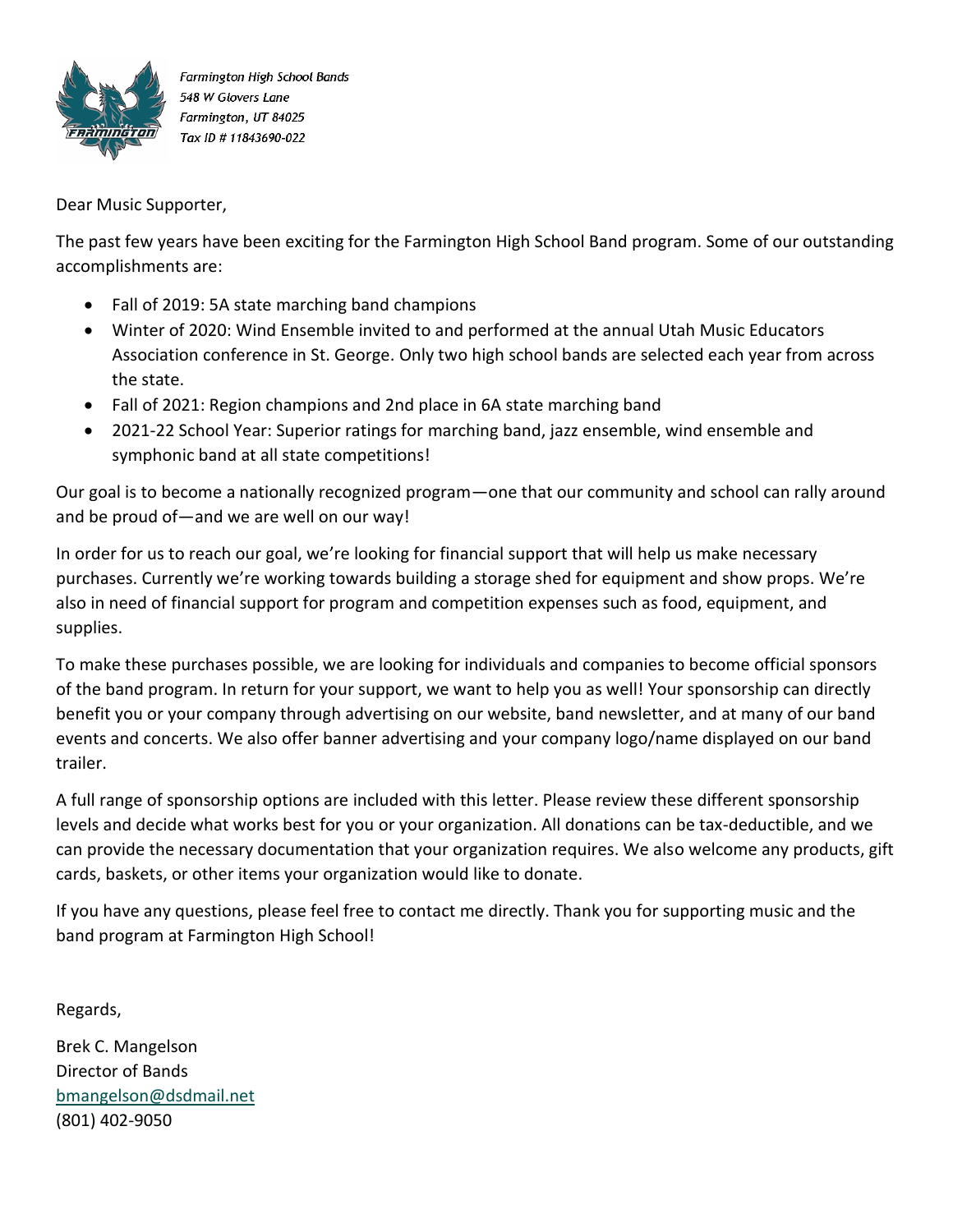

# **Farmington High School Band Sponsorship Program Levels**

## **Phoenix: \$2,000 and above**

- Your company name/logo on our large band trailer. This trailer is very impressive and travels to all band competitions and trips.
- Your company gets one banner to display at the football field or in the gym
- Football game PA announcement for your company after the band performs
- Framed "Sponsor Appreciation Photo" of the marching band to display in your establishment and recognition at the marching band's annual Family Night
- Your company listed as a sponsor in the band newsletter, encouragement is given to patronize sponsors
- Your company listed as a sponsor in band concert programs
	- Your company logo on the band website

### **Silver: \$1,000**

- Your company gets one banner to display at the football field or in the gym
- Football game PA announcement for your company after the band performs
- Framed "Sponsor Appreciation Photo" of the marching band to display in your establishment and recognition at the marching band's annual Family Night
- Your company listed as a sponsor in the band newsletter, encouragement is given to patronize sponsors
- Your company listed as a sponsor in band concert programs
- Your company logo on the band website

### **Teal: \$500**

- Framed "Sponsor Appreciation Photo" of the marching band to display in your establishment and recognition at the marching band's annual Family Night
	- Your company listed as a sponsor in the band newsletter, encouragement is given to patronize sponsors
- Your company listed as a sponsor in band concert programs
- Your company logo on the band website

### **Black: \$250**

Your company listed as a sponsor in the band newsletter, encouragement is given to patronize sponsors